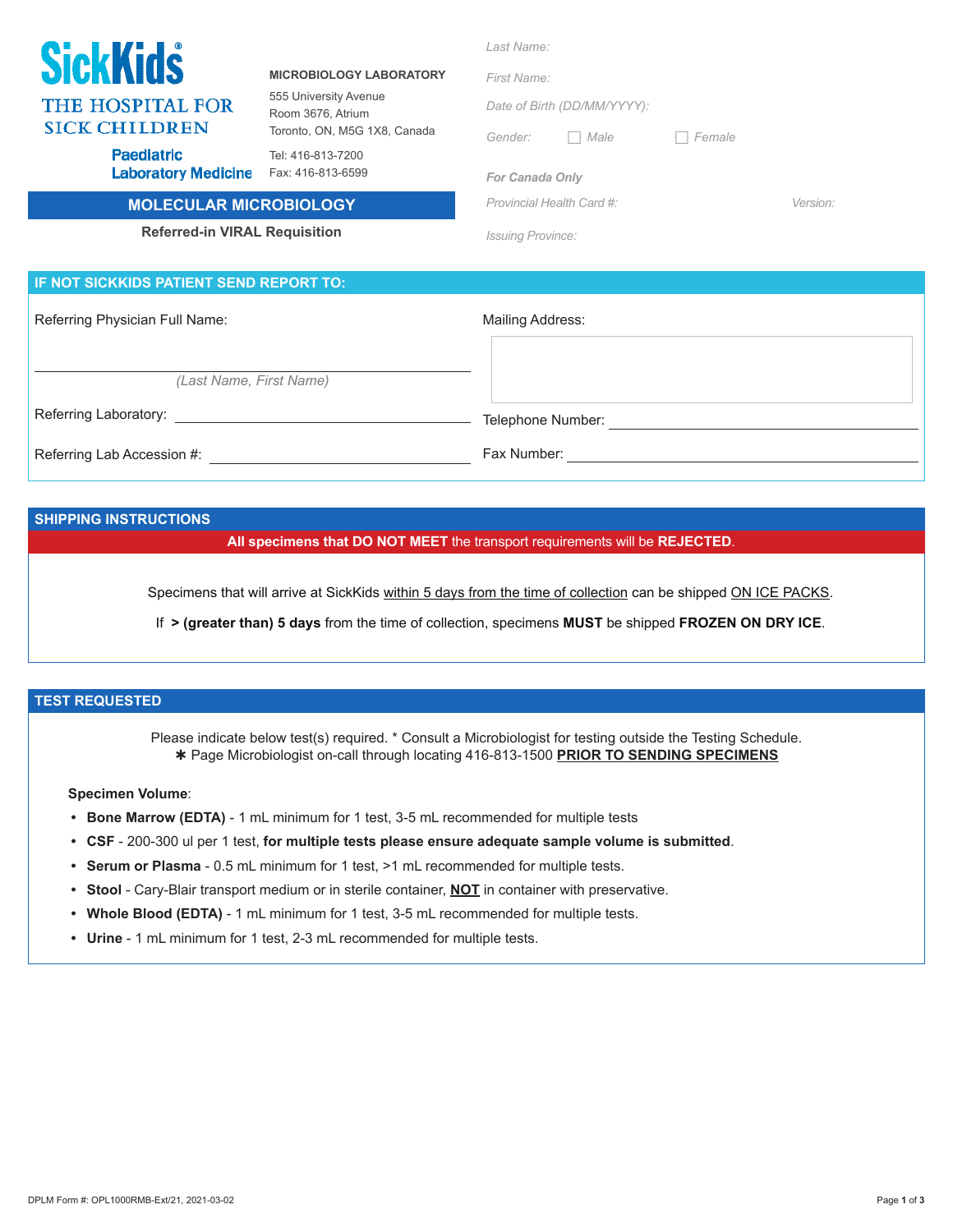# **SickKids THE HOSPITAL FOR SICK CHILDREN**

**Paediatric** 

#### **MICROBIOLOGY LABORATORY**

555 University Avenue Room 3676, Atrium Toronto, ON, M5G 1X8, Canada

Tel: 416-813-7200 **Laboratory Medicine** 

## **MOLECULAR MICROBIOLOGY**

## **Referred-in VIRAL Requisition**

Fax: 416-813-6599

### *Last Name:*

*First Name:* 

*Date of Birth (DD/MM/YYYY):*

*Gender: Male Female*

*Referring Lab Accession #:*

**SPECIMEN COLLECTION INFORMATION**

**Date** (DD/MM/YYYY) **Time** (HH:MM)

**SPECIMEN TYPE RELEVANT DIAGNOSIS**

| $\Box$ | <b>Adenovirus QUALitative PCR</b>                                                                                                                                                                                                                                                                                                             | <b>A Urine • Lower respiratory specimens • CSF</b><br>$\bullet$ 5x per week                                                                                                                  |
|--------|-----------------------------------------------------------------------------------------------------------------------------------------------------------------------------------------------------------------------------------------------------------------------------------------------------------------------------------------------|----------------------------------------------------------------------------------------------------------------------------------------------------------------------------------------------|
| $\Box$ | <b>Adenovirus QUANtitative PCR</b>                                                                                                                                                                                                                                                                                                            | <b>A</b> Plasma<br>• 5x per week                                                                                                                                                             |
| $\Box$ | <b>BK virus QUANtitative PCR</b>                                                                                                                                                                                                                                                                                                              | ▲Plasma • Urine<br>• 5x per week                                                                                                                                                             |
| $\Box$ | <b>JC Virus QUALitative PCR</b>                                                                                                                                                                                                                                                                                                               | <b>ACSF • Tissue</b><br>• Dictated by demand                                                                                                                                                 |
| $\Box$ | <b>CMV QUALitative PCR</b>                                                                                                                                                                                                                                                                                                                    | <b>A Urine • CSF in suspected congenital CMV</b><br>$\bullet$ 2x per week                                                                                                                    |
| $\Box$ | <b>CMV QUANtitative PCR</b>                                                                                                                                                                                                                                                                                                                   | ▲ Whole Blood (EDTA)<br>$\bullet$ 2x per week                                                                                                                                                |
|        | <b>Enterovirus RT-PCR</b>                                                                                                                                                                                                                                                                                                                     | <b>ACSF • Whole Blood (EDTA) • Lesion scraping • Tissue</b><br>$\bullet$ 5x per week                                                                                                         |
|        | <b>Parechovirus RT-PCR</b><br>Limited to children $\leq$ 1 year of age                                                                                                                                                                                                                                                                        | <b>ACSF</b><br>• Dictated by demand                                                                                                                                                          |
| $\Box$ | <b>EBV - QUANtitative PCR</b>                                                                                                                                                                                                                                                                                                                 | ▲ Whole Blood (EDTA)<br>$\bullet$ 2x per week                                                                                                                                                |
|        | <b>Gastrointestinal Pathogen Multiplex PCR</b><br>VIRUSES: Adenovirus 40/41, Rotavirus, Norovirus<br><b>BACTERIA:</b> Salmonella spp., Shigella spp., Yersinia enterocolitica, Campylobacter<br>jejuni/coli/lari, Clostridium difficle toxin A/B, Enterotoxigenic E.coli (ETEC), E.coli 0157,<br>Shiga-toxin producing E.coli (STEC or EHEC). | ▲ Stool • Ileostomy Fluid<br>• 6x per week<br>$\Box$<br>C. difficile EIA reflex testing for GDH/tox A & B - available if PCR positive.<br>Check box if you wish this testing to be performed |
| $\Box$ | HSV-1, HSV-2, VZV PCR                                                                                                                                                                                                                                                                                                                         | <b>ACSF • Other Sterile Body Fluids • Lesion scraping</b><br>. Whole Blood (EDTA) . Other<br>• Daily on CSF/SBF specimens received by 8:30am<br>• Next day for Lesions received by 1:00pm    |
| $\Box$ | CMV, EBV, HHV-6, PCR<br>$\Box$ Add HHV-7 PCR                                                                                                                                                                                                                                                                                                  | A Whole Blood (EDTA) • Tissue • Other<br>• Daily on specimens received by 10:00am                                                                                                            |
| $\Box$ | Herpes virus 8 PCR (HHV-8)                                                                                                                                                                                                                                                                                                                    | <b>A Tissue • Lesion scraping</b><br>· Dictated by demand                                                                                                                                    |
| $\Box$ | <b>Parvovirus B19 PCR</b>                                                                                                                                                                                                                                                                                                                     | ▲Plasma • Serum • Bone Marrow • Amniotic Fluid • Tissue (placenta, cardiac)<br>$\bullet$ 2x per week                                                                                         |
|        | <b>Respiratory Virus Multiplex PCR</b><br>(Influenza A/B, RSV A/B, Adenovirus, Human metapneumovirus, Coronavirus,<br>Parainfluenza virus 1/2/3/4, Rhinovirus A/B/C, Enterovirus, Bocavirus)                                                                                                                                                  | ▲ Lower respiratory specimens • Nasopharyngeal Swab<br>$\bullet$ 5x per week                                                                                                                 |

**▲Plasma • Serum • CSF**

**●** *Dictated by demand (May to November)*

 **TESTS ▲ RECOMMENDED SPECIMENS ● TESTING SCHEDULE**

**West Nile virus** and other **mosquito borne Flaviviruses**

*Includes Dengue, Japanese Encephalitis, St. Louis Encephalitis*